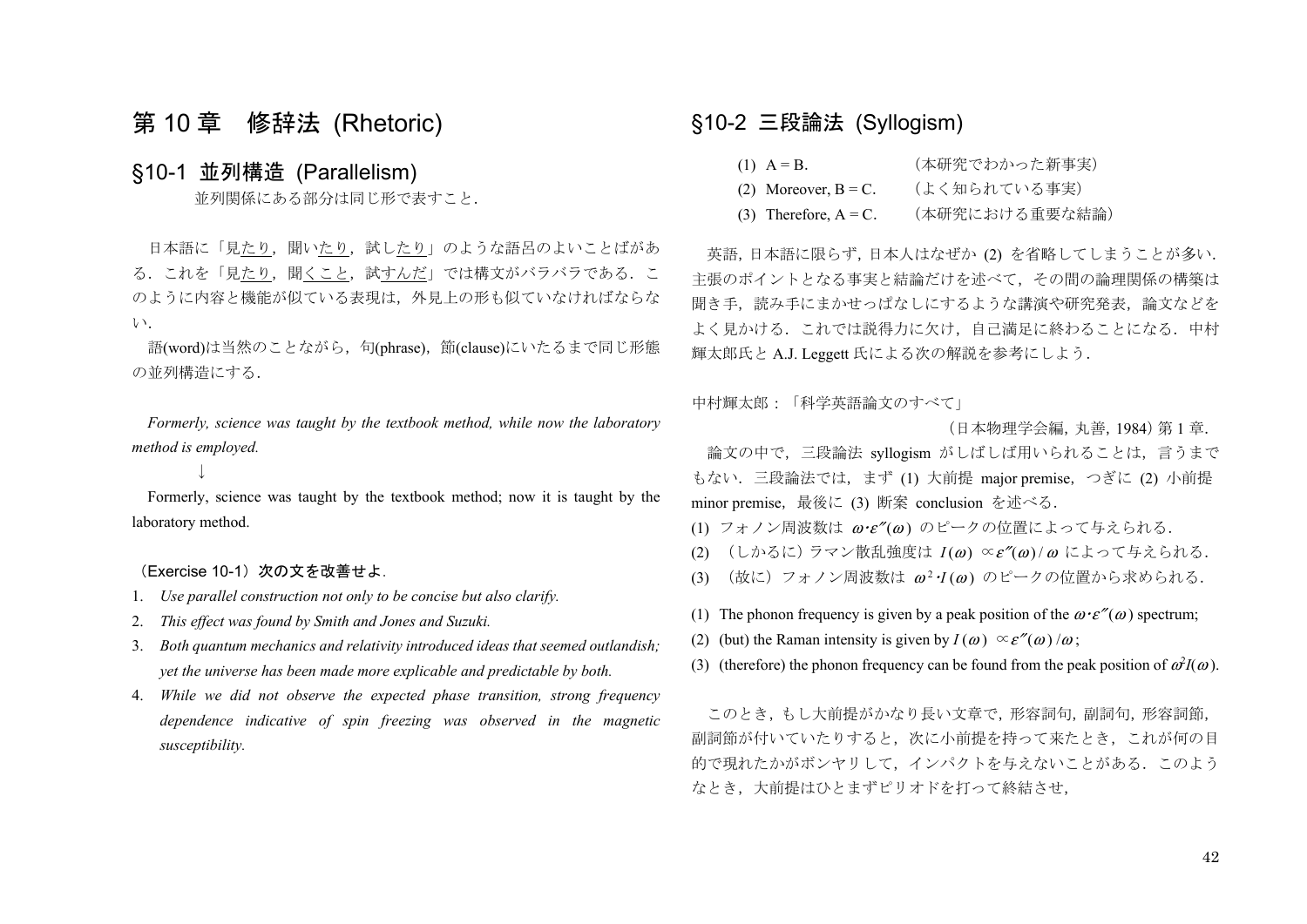"Since (2) the Raman intensity is given by  $I(\omega) \propto \varepsilon''(\omega) / \omega$ , (3) the phonon frequency can be  $\cdots \cdots$ ."

とすれば,Since で率いられた副文章は,広く認められた真理や,既成の事実 など、読者にとって受け入れやすい事柄であることが多いので、読者に十分 なインパクトを与えることが出来る.

#### A. J. Leggett:「科学英語論文のすべて」

(日本物理学会編,丸善,1984)第 4 章.

日本語では、読者にある思考と別の思考との関連を想像して補わせてもと がめられないこともありますが英語では,思考のつながりはいつでも明確に なっていなければなりません.日本人の書く英文のひとつの共通した欠陥は, "It is uncertain whether this resonance should be assigned to the (56) or (82) representation, though Jones has suggested that its spin is 1/2."

(ここで読者は"which, if true, would force us to assign it to the (56) representation" を補充することを任されています)のような文を書くことです. もちろん, あなたが読者に想定している予備知識の程度によってはある程度までは省い ても差しつかえません.しかし十分には明確でないよりは,くどいほど明確 なほうがはるかに良いのです.ヨーロッパ人読者はときどき日本人の書く英 文を簡素を尊ぶ古来の日本画にたとえます.読者は絵の空白部分を自分の鑑 賞力で埋めなければなりません.もし読者がこういうことに慣れていれば, もちろんそれは大きな困難を生じませんが,たいていの英語で読み書きする 読者はそうではありませんので,その効果は当惑以外の何物でもありません.

(Exercise 10-2) 次の文章を改善せよ.

- 1. We found that this metal melts below 400℃. This metal cannot be pure aluminum.
- 2. This voltmeter is designed for a power-line frequency of 50 Hz only. Thus you should not use it in Kyoto.

# §10-3 循環論法(Circular Reasoning)を避ける

#### 論証すべき結論を潜在的・顕在的に論証の前提とする誤った論証方法。 A logical fallacy in which the reasoner begins with what they are trying to end with

(1) Any object less dense than water will float in water, because such an object won't sink in water.

The second part assumes that the object floats in water and does not answer the reason for it.

 $\rightarrow$ because the buoyancy force becomes larger than the gravitational force.

(2) Something can't come from nothing. Thus, the big bang can't have happened.

The premise already assumes that the big bang, being something that came from nothing, never happens. Alternatively, the second part implicitly assumes that the big bang happened from nothing.

https://rationalwiki.org/wiki/Circular\_reasoning https://rationalwiki.org/wiki/Big\_Bang#How\_to\_create\_a\_universe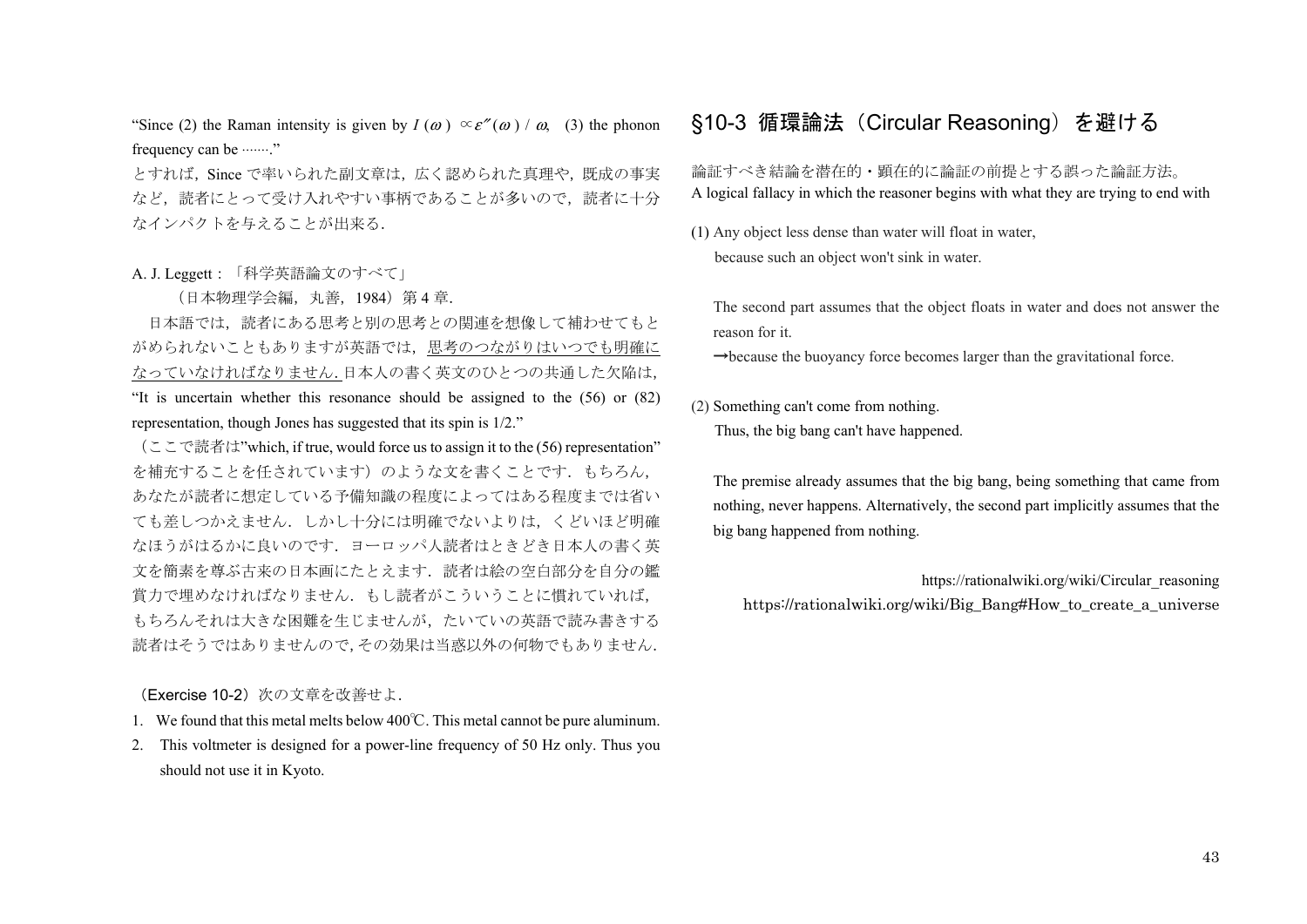# §10-4 Leggett の樹

3He のスピン三重項超流動の理論で 2003 年のノーベル物理学賞を受賞され た Anthony J. Leggett 教授は、ポスドク時代の 1964-65 年に、松原武生教授の もと京都大学に滞在された。そのときに基礎物理学研究所で Progress of Theoretical Physics に日本人が投稿する論文の英文添削をされていた経験を通 じて、日本と西欧の論文・講演等での論理の流れを樹の枝ぶりに例えて比較 されている。これが以下の図で「Leggett の樹」として知られる。

日本語では,いくつかの考えを述べるに当たり,それら相互のつながりやあ る特定の考えの意味が,そのパラグラフ全体あるいは論文全体を読み終えな いことには明確にならないようなやり方をしても,許されることが多いよう に見えます.

 だが英語ではそうではありません.それぞれの文章は既に書かれているも のだけに照らして完全に理解出来なければなりません. その上, ひとつの考 えと次の考えとの間の関係はそれを読んだときに完全に明確でなければなり ません.例えば,もしわき道を探求するために考えの「本筋」からはずれる のなら,このことはわき道の終わるところでなく,始まる点で明確にしなけ ればなりません.このことを図で示すとつぎのようになります.「読む方向」 は左から右へです.



(A) 逆茂木型:日本人の論文や講演で多い論理や話の流れ. (B) 茂木型:科学 論文等で用いるべき西欧式の論理の流れ.

 英語で読み書きする読者にとっては日本語の形はしばしば(A)のような感 じを与えますが,英語では(B)しか許されません.また(B)の木は枝が少ないの にお気付きください.英語では「本筋」からはるかにはなれてさまようこと は,普通良いことではありません.

A. J. Leggett:「科学英語論文のすべて」日本物理学会編,丸善,1984/1999) 第 4 章.

Leggett 教授から若手研究者や学生へのメッセージ:

Leggett 教授は、物理学の研究者、特に若手研究者や学生を励ます以下のメ ッセージで、傘寿祝賀会の催しを締めくくられた:

"One need not be ashamed of having spent a lot of time in physics, because I feel that the activity of physics provides a sort of standard for accuracy and truthfulness, which is badly lacking right now in the society as a whole. So please go ahead and practice and enjoy physics."

前野悦輝:「Leggett 教授から物理学若手研究者へのメッセージ - 傘寿を祝う研究会にて -」, 日本物理学会誌 **<sup>74</sup>** (3), 175-176 (2019). https://www.jstage.jst.go.jp/article/butsuri/74/3/74\_175/\_pdf/-char/ja

(文法: 上の "need"は should などと同様、助動詞なので、needs とはしない。)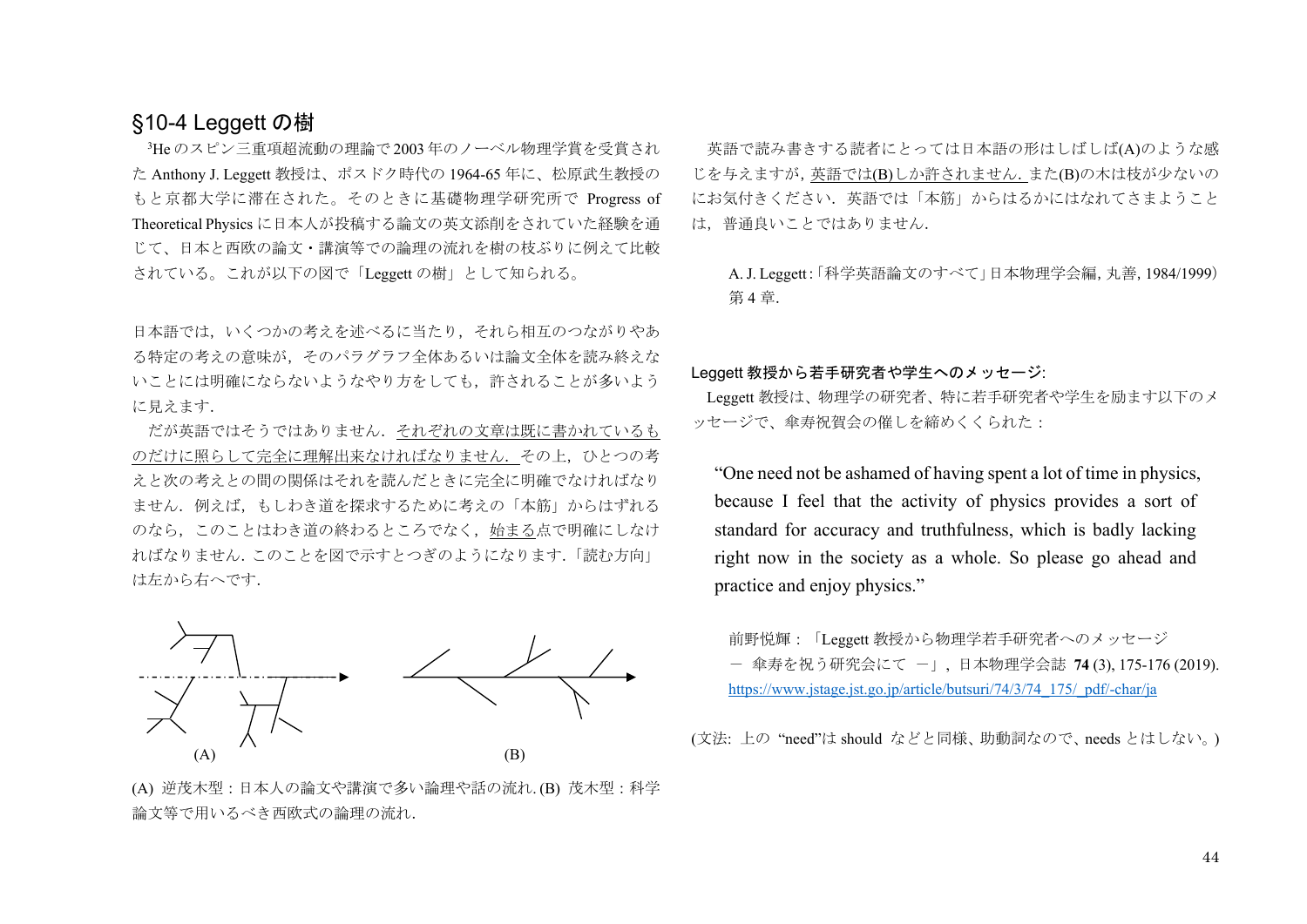# §10-5 What is Misconduct in Research?

#### (a) Fabrication

Making up data or research results, etc.

## (b) Falsification (Manipulation)

Manipulating research materials, equipment, or processes to change data or results obtained from research activities.

#### (c) Plagiarism

Appropriating the ideas, analysis, analytical methods, data, research results, research paper(s), or words of other researchers without obtaining the permission of the researchers or giving appropriate credit.

#### ① 捏造(ねつぞう)

存在しないデータ、研究結果等を作成すること。

- ② 改ざん 研究資料・機器・過程を変更する操作を行い、データ、研究活動によって得られ た結果等を真正でないものに加工すること。
- ③ 盗用(剽窃 ひょうせつ) 他の研究者のアイディア、分析・解析方法、データ、研究結果、論文又は用語を 当該研究者の了解又は適切な表示なく流用すること。
- From: (1) "Guidelines for Misconduct in Research" (MEXT), pp. 5-6, 11. http://www.mext.go.jp/english/topics/\_\_icsFiles/afieldfile/2015/07/14/1360017\_2. pdfv
- (2) 「研究活動における不正行為への対応等に関するガイドライン」(文科省, <sup>2016</sup> 年7月16日) pp. 4,10.

http://www.mext.go.jp/b\_menu/shingi/gijyutu/gijyutu10/siryo/\_\_icsFiles/afieldfile /2014/09/02/1350809\_04.pdf

# To avoid Plagiarism: Quoting and Paraphrasing

Example:

A paragraph on the persistent current of superconductors (永久電流)

## 1. Quoting

## Example:

"Superconductors are also able to maintain a current with no applied voltage whatsoever, a property exploited in superconducting electromagnets such as those found in MRI machines. Experiments have demonstrated that currents in superconducting coils can persist for years without any measurable degradation. Experimental evidence points to a current lifetime of at least 100,000 years" (Wikipedia "Superconductivity", https://en.wikipedia.org/wiki/Superconductivity).

## 2. Paraphrasing

Example:

#### 平易な表現に置き換え:

exploited in  $\rightarrow$  used in, applied to, degradation  $\rightarrow$  decay

## 新たな情報も追加: 磁気浮上列車

One of the outstanding properties of superconductors is the ability to maintain an electric current with no applied voltage. This property is applied to superconducting magnets such as those used in magnetic resonance imaging (MRI) systems and in magnetic levitation (MAGLEV) trains. It has been demonstrated experimentally that such "persistent current" can be maintained without measurable decay; the estimated decay lifetime exceeds  $10<sup>5</sup>$  years (mainly from Wikipedia "Superconductivity").